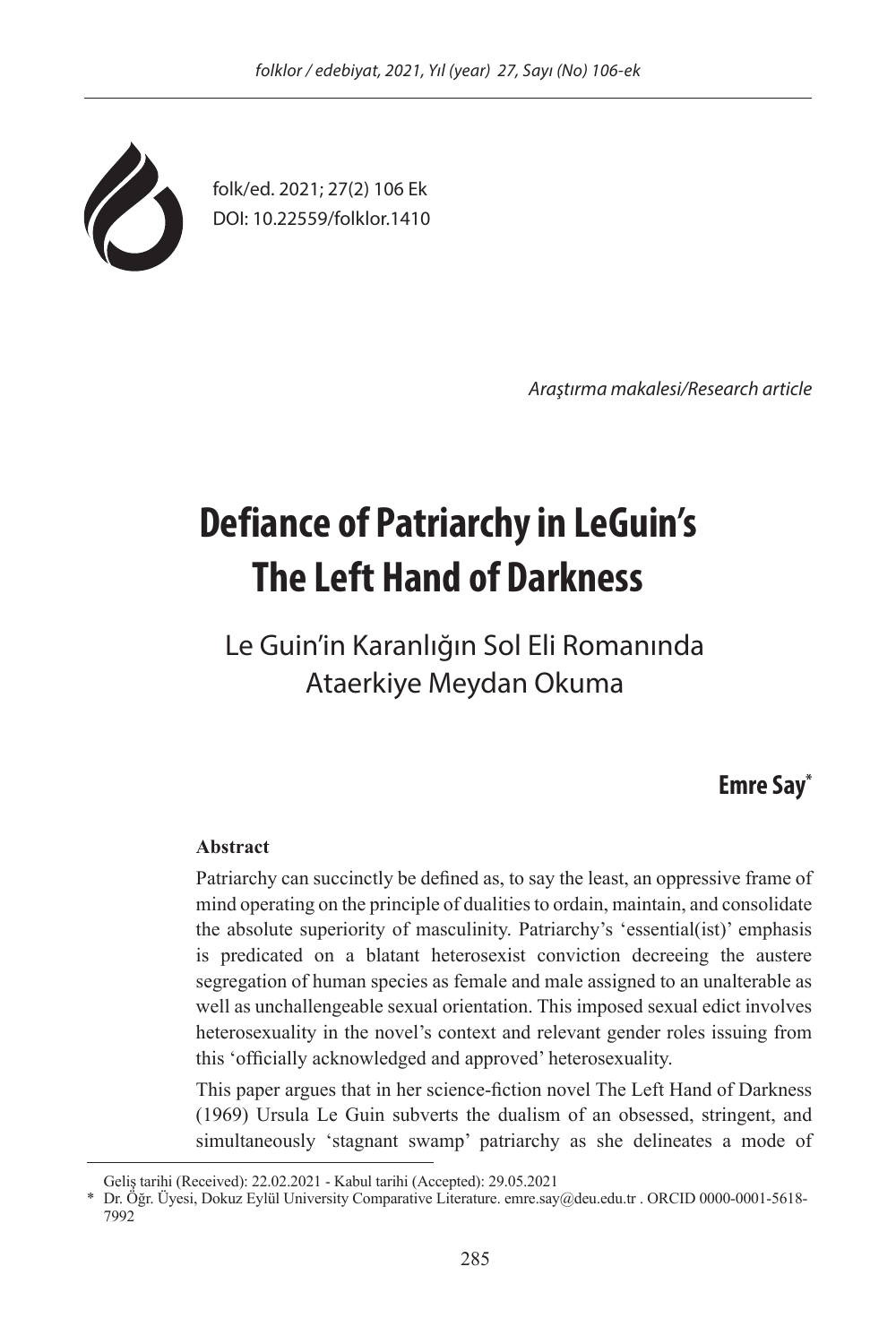existence where rigid female-male duality is wiped out through the introduction of alterable sexes. This non-essentialist, or rather to be more precise, antiessentialist 'essential' argument deftly displayed and handled in the novel convincingly demonstrates that patriarchy along with its relevant attributes and attitudes directly emanating from it focuses on the indoctrination and resigned internalization of heterosexual female-male dichotomy.

**Keywords:** *Le Guin, utopia, feminism, subversion of gender, patriarchy, dualism*

## **Öz**

En hafif ifadeyle ataerki, erkeksi olanın mutlak üstünlüğünü öngören, bunu sağlayıp sağlamlaştırmayı amaçlayan baskıcı bir düşünce yapısıdır. Burada degil belki, ama mutlaka bir sekilde ataerki kavramina, edebiyatta kullanimina temel bir kac kaynaktan referans vermek gerekecek. Ataerki, katı bir kadınerkek karşıtlığı üzerinde hareket eder. Ataerkinin omurgasını oluşturan özcü vurgu göze batacak şekilde heteroseksist bir düsturu temel almaktadır. Bu düstur, insan türünün değişemez ve sorgulanamaz biçimde keskin bir kadınerkek ikililiğine ayrılmasını öngörür. Öngörülen bu kadın-erkek ayrımı baştan içselleştirilmesi beklenen, 'resmi olarak onaylanıp olumlanan' biricik cinsel yönelim olan heteroseksüelliğe dayanmaktadır.

İşte Ursula Le Guin, ilk kez 1969 yılında yayımlanmış olan bilim-kurgu türündeki Karanlığın Sol Eli romanında ikili karşıtlık takıntısı olan, katı ve aynı zamanda da durağan olan ataerkiye adeta meydan okumaktadır.

Bunu, ataerkinin olmazsa olmaz özelliklerinden olan cinsiyet temelli değişmezliği ortadan kaldırarak başarmaktadır. Le Guin'in özcülük karşıtı savının 'öz'ünü işte bu durağan olmayan, değişebilir cinsiyet rolleri oluşturmaktadır. Romanda ustaca sergilenip işlenen bu sav; ataerkinin, ataerkiyle ilgili özelliklerin ya da doğrudan ataerkiden kaynaklanan tutumların, baştan heteroseksüel olduğu varsayılan kadın-erkek karşıtlığının dayatılmasına ve içselleştirilmesine dayandığını ikna edici biçimde göstermektedir.

**Anahtar sözcükler:** *Le Guin, ütopya, feminizm, cinsiyet, ataerki, düalizm*

#### **Introduction**

The enticing charm of the main argument intricately and deftly woven by Le Guin throughout her science-fiction novel *The Left Hand of Darkness* consists in her praiseworthy encouragement of her audience to contemplate on the basic foundations of inherently 'spoilt' state of humanity. In this respect, Le Guin unbolts humanity's ontologically unfair state off its hinges both at a physical and cognitive levels as this iniquitous state rests on a taken-for-granted internalized commitment or rather surrender to deterministic, offensively gendered, 'stagnant' heterosexual role patterns.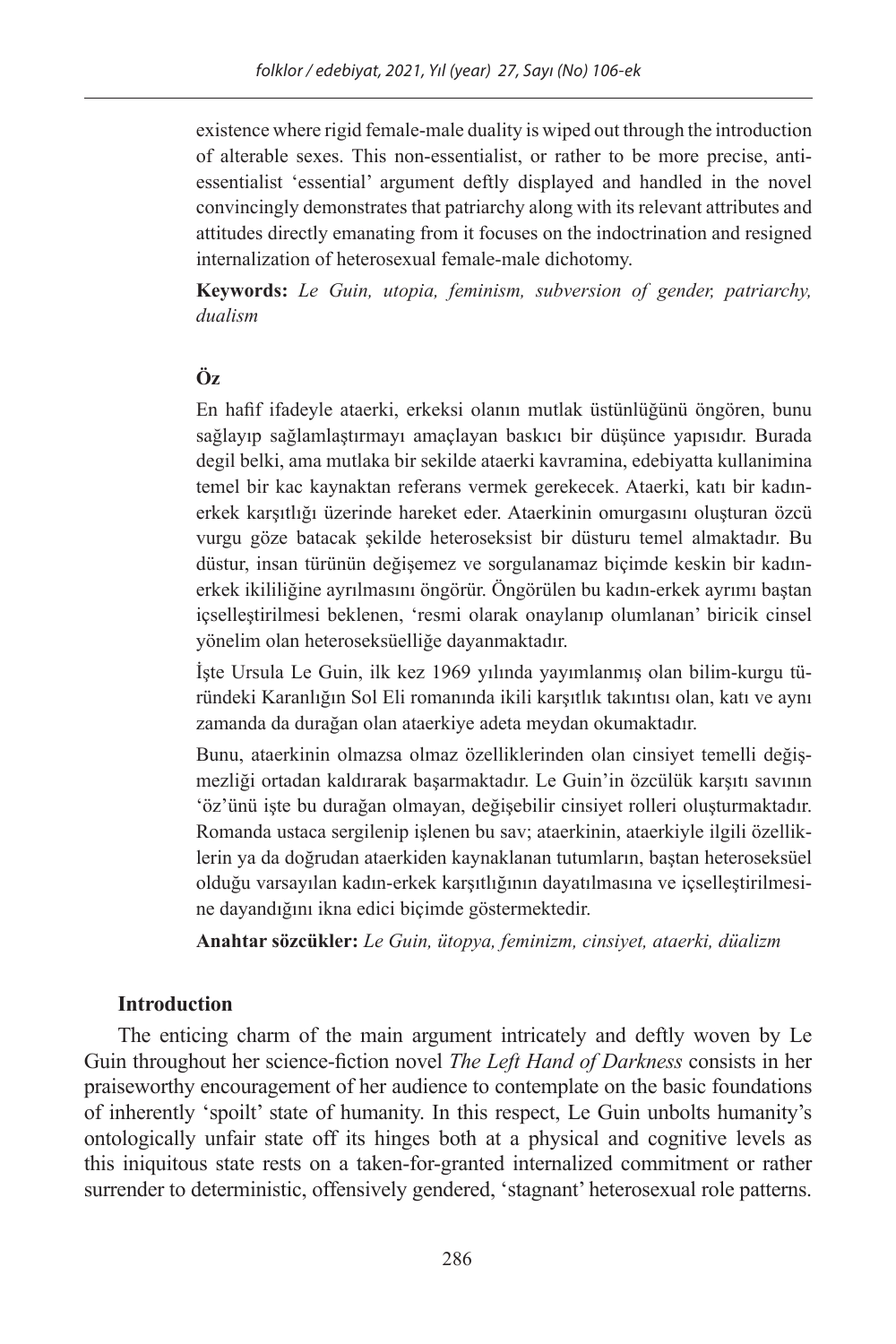This austerely imposed arrangement of sexuality requires human beings to conform to gender role patterns ascribed to two sexes labelled as the stronger one (male) and the weaker one (female) as it is coerced upon them by piercing, penetrating, heterosexually conditioned frame-of-mind.

This patriarchal disposition is prepossessed with the maintenance of progressoriented linear development in order to ensure the sustenance of a clear-cut arranged social framework steadfastly operating on the principles of sexism, essentialism, and the worship of austere masculinity. *Concise Oxford English Dictionary* defines patriarchy as "a system of society or government ruled by men" (Eds. Soanes & Stevenson, 2004: 1050). As can be inferred from the emphasis on the execution of authority in this basic definition, patriarchy's ultimate end can be identified as the absolute political control exerted by the male/masculine party: "The women's liberation movement in Europe and North America insisted that sexuality was a political, and not merely a personal, matter" (Ed. Freedman, 2007: 311). I prefer to extend the scope of patriarchy in a manner to cover any frame of mind, attitude or practice leading or contributing to the oppression of any non-male/non-masculine party. In this respect, what Le Guin highlights in *The Left Hand of Darkness* is the crucial role associable with heteronormativity (i.e. taken-for-granted sanctioning of heterosexuality as the only admissible sexual orientation) in the seizure and practice of executive social and political power by patriarchy.

*The Left Hand of Darkness* is an exemplary novel epitomizing Le Guin's non-masculine, non-linear, non-development-obsessed, and non-duality-oriented stance that merits enjoying a laudably unique status in science-fiction genre as well as utopian writing. In her novel Le Guin neatly, mildly, but at the same time resolutely, endeavours to inculcate her audience with an awareness concerning the incorrigible 'rottenness' entrenched in 'stinking', overtly sexist, aggressionprompting, dissociating, alienating, oppressive patriarchal disposition. This overbearingly androcentric mindset rests on the exacerbation of dualisms to perpetuate its sovereignty. Le Guin conjures away this corrupt male-dominant 'order of things' by introducing a utopian realm where masculinity, linearity, overwhelming progress-orientedness, and dualism as essential attributes of 'Earthly' existence fade into oblivion and are supplanted by androgyny/femininity, cyclicality, processorientedness, and wholeness, respectively.

This article aims to explore, what it identifies as, the defiance of patriarchy as well as its close ally which is gender-oriented essentialism in Le Guin's *The Left Hand of Darkness*. Although the primary text of this article discusses Le Guin's *The Left Hand of Darkness*, it does not solely focus on secondary works specifically written about this novel. Instead, through intertextual references, this article endeavours to elaborate on the cultural aspect of patriarchal ontology and its repercussions.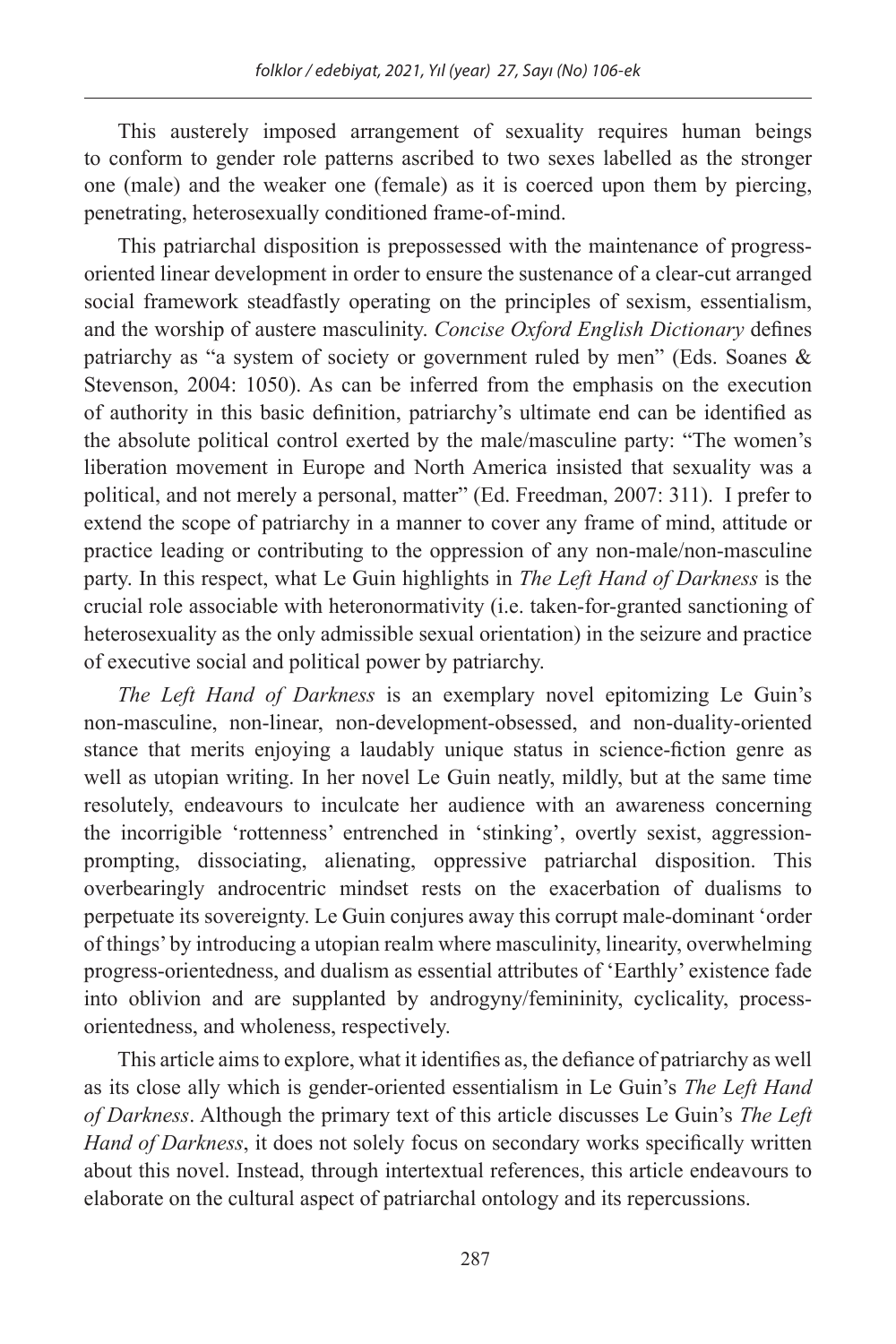#### **Defiance of patriarchy**

As I've indicated above, gender issue towers as Le Guin's chief concern in *The Left Hand of Darkness.* She gathers around it all other relevant aspects constituting the core of the Gethenian civilization as they are moulded into shape throughout the novel. She achieves this through a detailed depiction of an imaginary society (Gethenians) emancipated from the cumbersome engrossment of a sharply-chiseled dichotomy among human beings on the essentialist basis of gender roles which cleaves them into two separate halves: the so-called stronger sex (male) and the so-called weaker sex (female). Consequently, this segregation of human beings compels them to conform to conventionally affirmed behavioural stereotypes ascribed to these sexes via the indoctrination of linear, development-obsessed, progress-oriented, androcentric Apollonian mindset. In this respect, Le Guin strives to inculcate her audience with an awareness as to the internalized prevalence of stinking injustice 'essentially' emanating from the enforcement of gender dichotomy to the detriment of whole humanity. As appropriately noted by Polish scholar Marek Oziewiecz, utopian genre functions as a medium of reformulating the concept of (in)justice which asserts itself as a prevalent topic in Le Guin's writing. In "A War Without End" Le Guin draws on her concern focusing on (in)justice issue by hinting at the thought-provoking, horizon-enhancing role of imagination peculiar to utopian genre in stimulating the reader to wake up to the reality of injustice and lack of liberty in a vacuum-like, 'sterile' state of hollowness featured by blissful ignorance: "We will not know our own injustice if we cannot imagine justice. We will not be free if we do not imagine freedom" (Le Guin, 2004: 220). As pointed out by Oziewiecz, Le Guin does not conceptualize justice merely as a trite term regulating the relationship between state organization and individuals, but as a reference point which arranges circumstances stipulating the style of life led by individuals, in order to accord with Amartya Sen's perception of justice as articulated in *The Idea of Justice*: "Justice is ultimately connected with the way people's lives go, and not merely with the nature of the institutions surrounding them" (Sen, 2009: x). Arguably Le Guin's visible interest in gender-based (in)justice topic primarily springs from her righteous desire to eliminate linear, avaricous, progress-oriented, patriarchal, oppressive Apollonian frame-of-mind and supplant it with a "non-European, noneuclidean, non-masculinist", cyclical one foregrounding an affirmatively poignant antisexist sensitivity as well as a tangible notion of process-orientedness rather than progress-orientedness in which the vanity of hero-worship accompanied by masculine pride is emphatically underlined. In "Dancing Gracefully But Cautiously: Ursula Le Guin's Criticism" Joan Gordon lends voice to Le Guin's reasonable complaint about utopian genre's prepossession with the goal of reinstituting an optimal habitat on the basis of *Yang*ward, linear development-obsessedness: " 'It seems', she says, 'that the utopian imagination is trapped, like capitalism and industrialism and the human population, in a one-way future consisting only of growth'" (Gordon, 1990: 117). In *Der Gott des Grotesken* Nevzat Kaya points out essential attributes of the Apollonian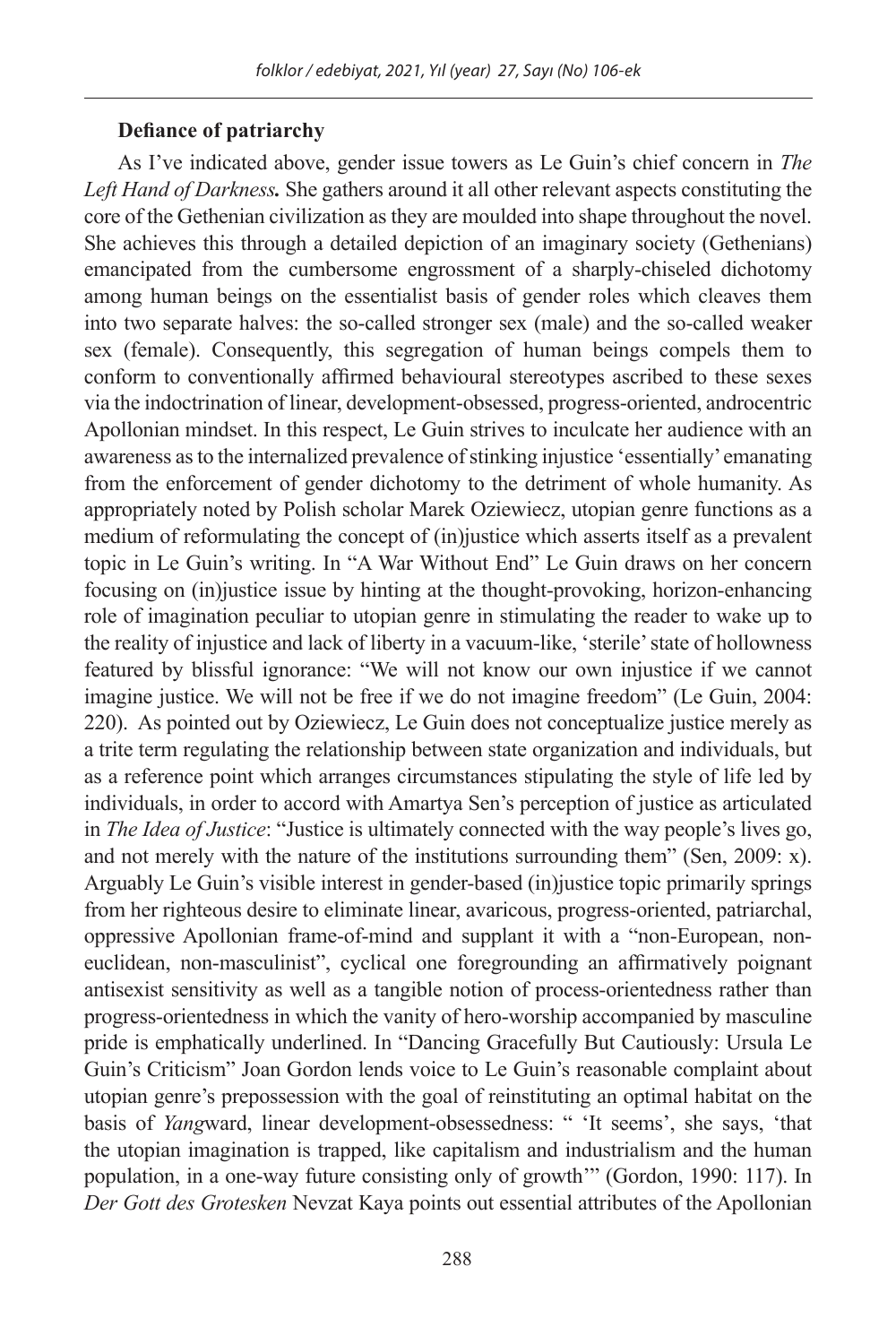mindset which enables the maintenance, consolidation, and stratification of patriarchy in which "justice serves to the preservation of power of the stronger as well as the 'sanctity' of marriage (in which) wife and children are possessions of man" (My Translation) as in the following:

"Offspring belongs to the tribe of father (masculine succession) . . . Children remain in the role of father . . . Disobedience to father (as) the worst guilt . . . Obedience to authority and masculine law . . . Dualistic . . . Linear . . . Monotheistic with a masculine god, fighting against other religions, Absolutistic . . . God (as) absolute sovereign" (My Translation)."

The ideal substitute adumbrated by Le Guin in lieu of this disturbingly Apollonian *Yangwardness is the prioritization of <i>Yinwardness* to enable the obtainment of a balance between these two poles by means of diluting the encroachment of masculinity, i.e. *Yang*wardness, clemently in order to attain a state of cognitive and moral justice on the basis of androgyny peacefully, though thoroughly, infiltrating the society so as to assure the fair distribution of authority as well as justice among its female and male members that would accord with the Far-Eastern "Yin-Yang point of view which maintains that masculine and feminine concepts should enjoy an equal status as they are necessary at an equal level and one without the other would be meaningless" (My Translation). However, to Le Guin, in order to maintain a state of satisfying balance between *yang* and *yin*, a genuine display of sensitivity and priority to *yin*wardness which has mostly been overlooked in conventional, progress-oriented utopian writing over centuries is a prerequisite, as is also underlined by Joan Gordon: "Where Utopia has been traditionally yang, she says, let us imagine an inward, 'yinward', ideal: 'dark, wet, obscure, weak, yielding, passive, participatory, circular, cyclical, peaceful, nurturant, retreating, contracting, and cold' " (Gordon, 1990: 118).

In accordance with Le Guin's conceptualization of true justice predicated on a conviction in Yin-Yang principle of balance as most distinctly illustrated in Genly Ai's assessment of Estraven as a concrete embodiment of Yin-Yang concept on behalf of the Gethenian society in the statement "Light, dark. Fear, courage. Cold, warmth. Female, male. It is yourself, Therem. Both and one. A shadow on snow." (Le Guin, 1997: 225) - as discussed in the paragraph above - in order to eliminate inequality between genders -as far as possible- that emanates from an oppressive, peremptory, essentialist Apollonian stance at the fountainhead of which lurks a ruthless, heterosexist, masculine authority impudently trampling on individuals' right to voluntarily assume social role patterns of their own choice through an essentialist imposition; *The Left Hand of Darkness* can be reckoned as a radiant manifesto declaring Le Guin's mild, though unflinching, criticism of social and indeed, in a wider sense, ontological injustice preying on the confirmation and further exacerbation of dichotomies - at the bottom of which undeniably lies gender - to enable the perpetuation of its existence. The revolutionary streak of Le Guin's basic argument, foregrounding the elimination of dichotomies which are primarily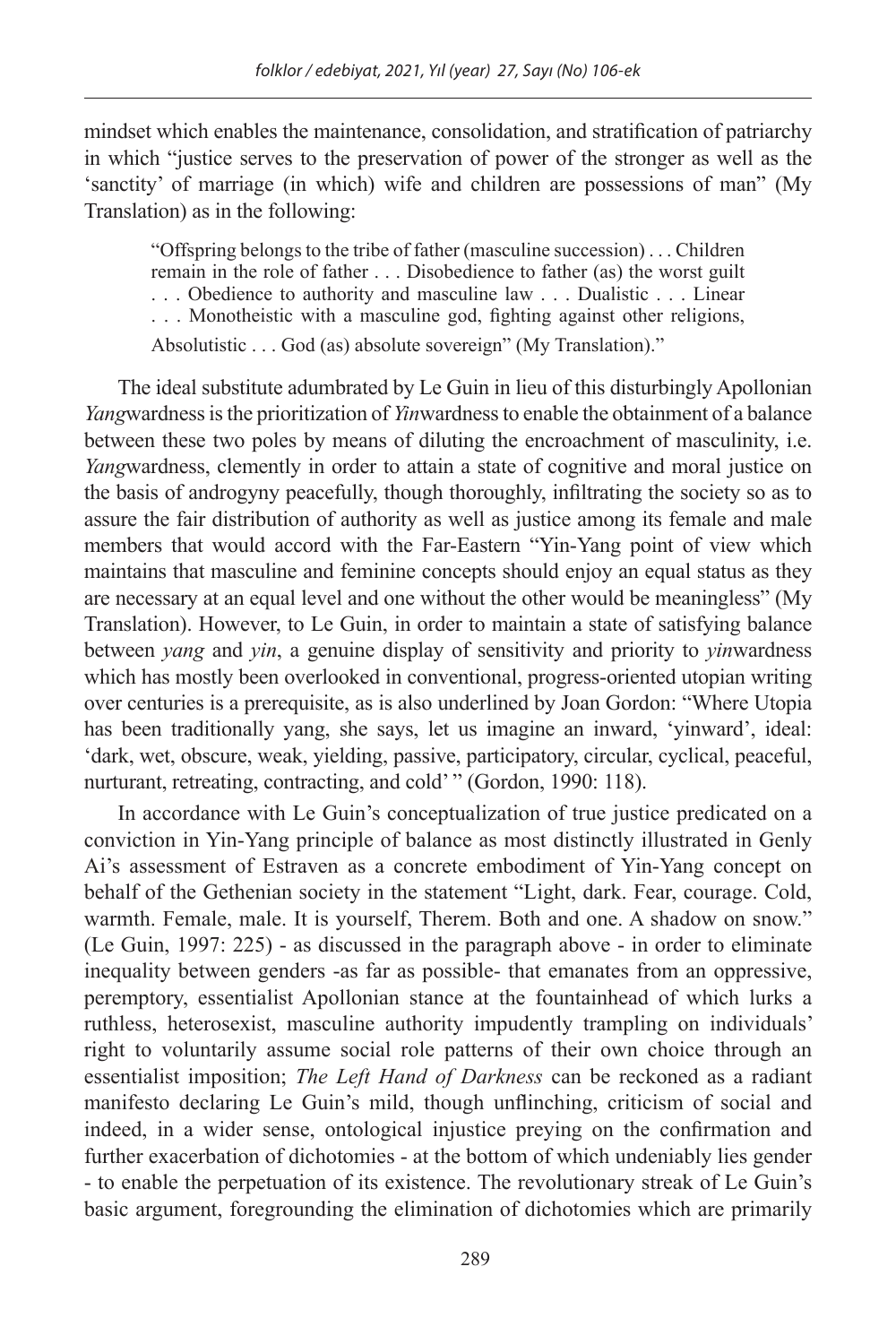entrenched in gender-oriented essentialist duality, consists in her striving to efface the notion of otherness that she regards as the fomenter of hostility as rooted in covetousness for power: "In her (Le Guin's) view, 'the only possible relationship' we could have with an 'other' is 'a power relationship' and not an ethical one" (Burns, 2004: 141). In this respect, Le Guin endeavours to stimulate her audience to wake up to the awareness of 'inherent foulness' pervading human existence which resides in a strict, irreconcilable bifurcation of sexes – as the stronger one and the weaker one – operating on the indoctrination that males and females are expected to conform to gender-role-patterns imposed on them. Thereby, she inspires her audience to stride over the boundaries of the conjecturable, envisage the unimaginable, and thus acquire an awareness about the 'rottenness' swathing her/his existence: "As an experiment in imagination, she attempts to express the inexpressible, to challenge readers' way of thinking about gender. According to Le Guin, she created the Gethens as a 'heuristic device, a thought experiment' " (Pennington, 2000: 352).

The Gethenian society delineated by Le Guin in her novel is primarily distinguished from that of Terra on the grounds of an utter absence of strictly-divided sexes where being completely male or female is conceived of as a physiological and sexual perversity which arouses disdain. Thus, as one can readily argue, Le Guin draws her audience's attention to the aberration of austere separation of sexes as the weaker and the stronger one on Earth which is taken-for-grantedly internalized by masses as though it were a normality we need to adhere to and not dare question its appropriateness as the only acceptable form of human existence. "The society of Gethen, (which) in its daily functioning and its continuity, is without sex" (Le Guin, 1997: 84) is fairly justifiably described as one purged of major sources of trouble tormenting Terrans -from which hostility and the loss of bliss spring from- like Oedipus/Electra Complex, sexuality-based violence, and dualism fostering gender discrimination in order to serve to the justification of inequality between sexes:

"Consider: A child has no psycho-sexual relationship to his mother and father. There is no myth of Oedipus on Winter.

Consider: There is no unconsenting sex, no rape.

Consider: There is no division of humanity into strong and weak halves, protective/protected, dominant/submissive, owner/chattel, active/passive. In fact the whole tendency to dualism that pervades human thinking may be found to be lessened, or changed, on Winter. . . . Our entire pattern of sociosexual interaction is nonexistent here. They cannot play the game. They do not see one another as men or women" (Le Guin, 1997: 85).

As can be inferred from the quotation above, the lack of clear-cut heterosexual genders paves the way for the elimination of sexual repression and frustration on Gethen since there does not exist an overbearing heterosexist voice authorized to dictate individuals austerely to stick to the assumption of a certain type of sexual orientation due to the absence of stable - let alone merely gender patterns - but also sexual roles: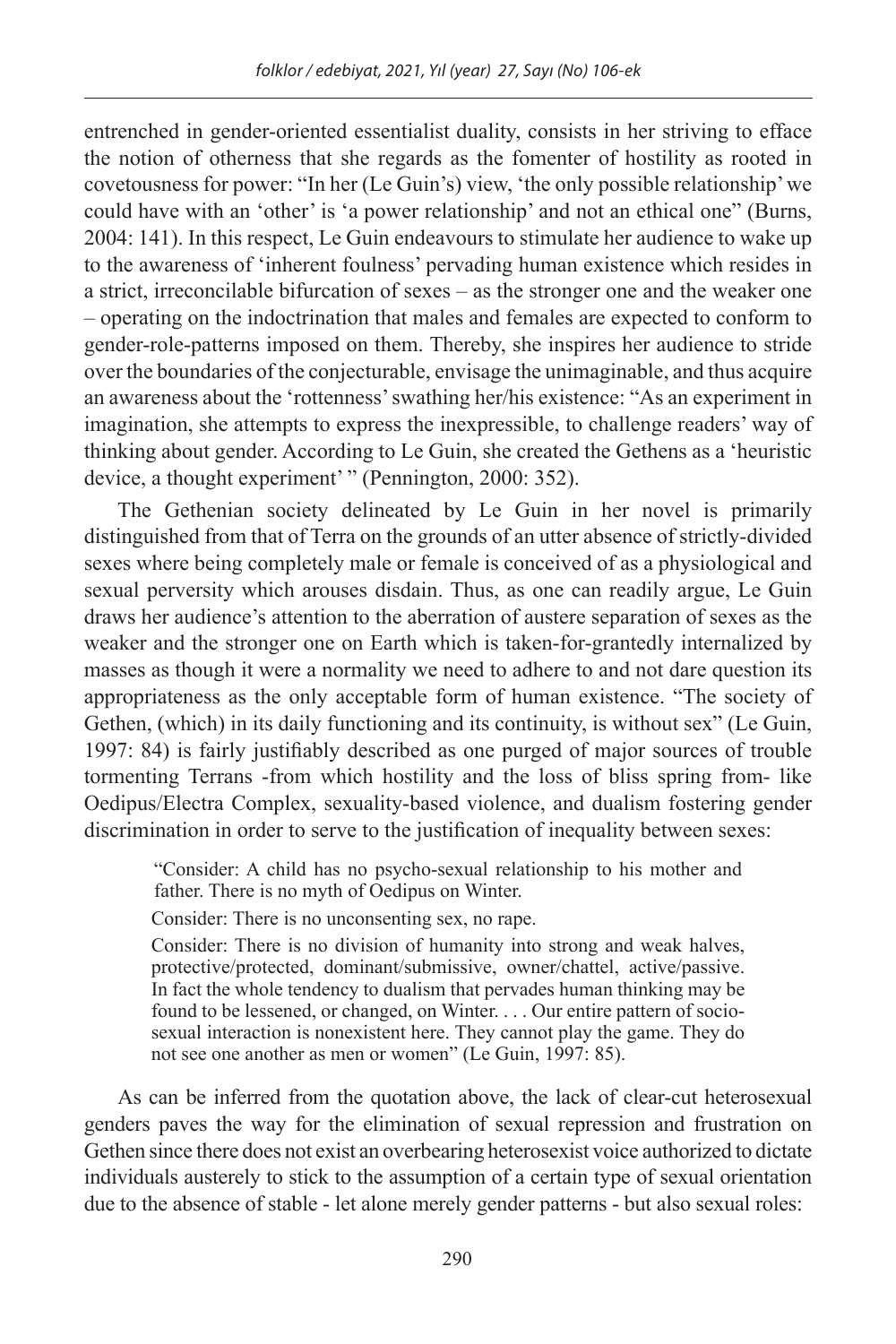"Being so strictly defined and limited by nature, the sexual urge of Gethenians is really not much interfered with by society: there is less coding, channelling, and repressing of sex there than in any bisexual society I know of. Abstinence is entirely voluntary; indulgence is entirely acceptable. Sexual fear and sexual frustration are both extremely rare" (Le Guin, 1997: 153).

Then it comes as no surprise that Genly Ai is gripped by a pungent notion of alienation due to the absence of unalterably predetermined heterosexual partner roles on Gethen in quite an evocative way so as to correspond to the sense of estrangement nagging at young Pakistani men who - under the sway of intrusive religious fundamentalism - feel alienated from women as they consider them (women) "mysterious, unknown, desirable and yet threatening creatures of almost another species, whom you had to respect, marry and impregnate but couldn't be friends with" (Kureishi, 1996: 89).

"A friend. What is a friend, in a world where any friend may be a lover at a new phase of the moon? Not I, locked in my virility: no friend to Therem Harth (Estraven), or any other of his race. Neither man, nor woman, neither and both, cyclic, lunar, metamorphosing under the hand's touch, changelings in the human cradle, they were no flesh of mine, no friends; no love between us" (Le Guin, 1997: 182).

The paragraph given above portraying Genly Ai's perturbation emanating from a palpable sense of alienation he is confronted with on Gethen is exceedingly meaningful in terms of disclosing the psychological anatomy of Terrans - on behalf of Genly Ai - who are incorrigibly conditioned to reflect on with reference to dualities and predestined stock gender role patterns they are supposed to succumb to. In this respect, as an average male inhabitant of Terra who confesses his imprisonment "in my virility", Genly Ai cannot help being repulsed by the lack of static - and indeed 'stagnant' - gender roles on Gethen in which human beings are tightly stuck throughout their lives on Terra. Accordingly, Genly Ai's description of his existence as one "locked in my virility" bears exceeding significance since it reveals the blinding, stultifying influence exerted by masculine urge of puissance on Terran men who are irretrievably stipulated to think and behave with reference to attributes of masculine existence the image of which they feel compelled to live up to. Definitely, Genly Ai is gripped by this notion of masculine cognitive pertinacity during his journey with Estraven across Orgoreyn as he ruminates over the impossibility of reckoning a Gethenian as a friend who "may be a lover at a new phase of the moon". In a broader sense it can be asserted that what confounds Genly Ai consists in the view of constructivist, dynamic, altering gender roles regulating the practice of sexual activity on Gethen which poses a stark contrast to the essentialist perception of gender roles to which he is 'acclimatized' on Terra. Consequently, he cannot adapt himself to the idea of shifting sexual-partnership-roles as it shatters his dualityobsessed conviction regarding sex and gender.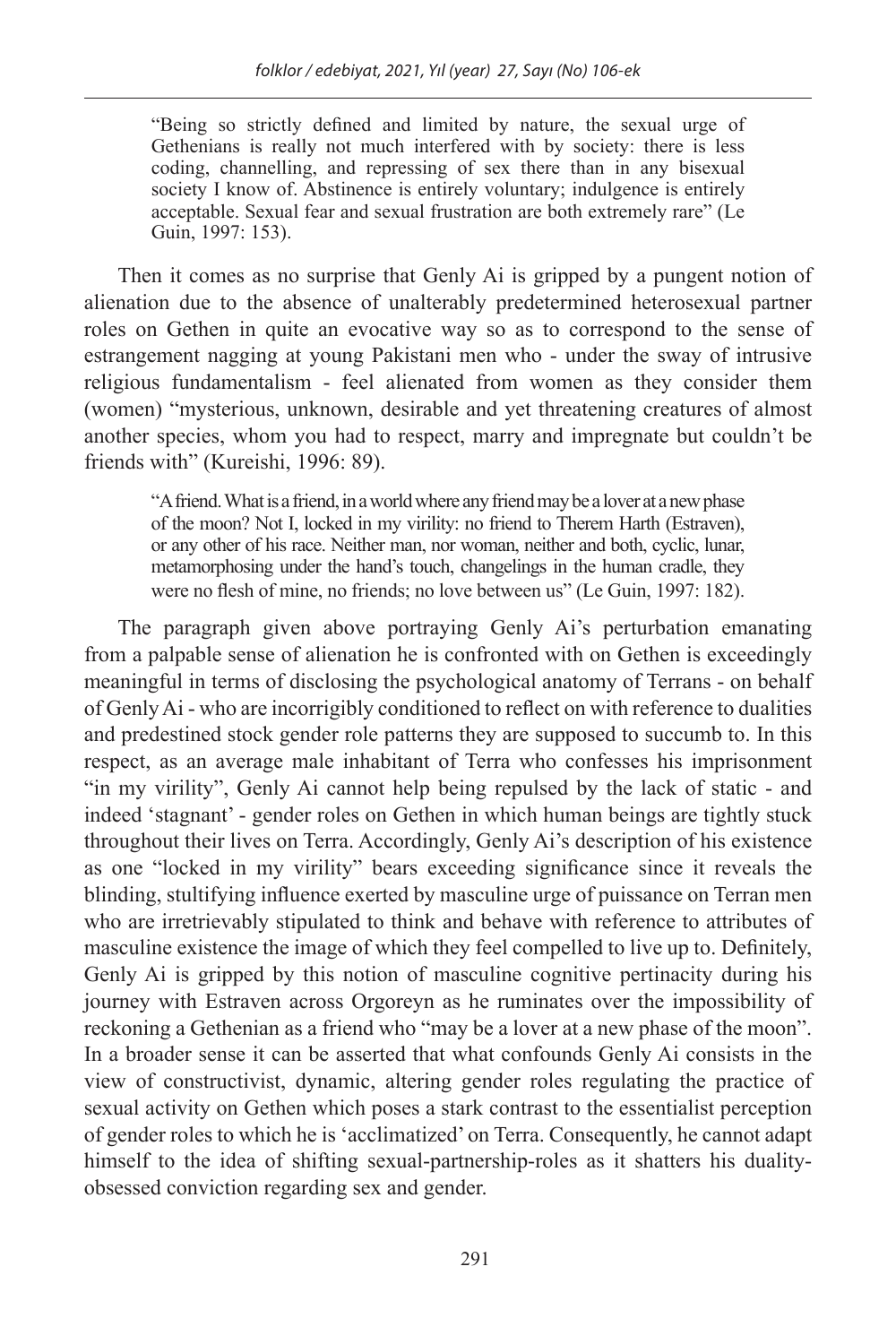Another highly notable conclusion that can be derived from Genly Ai's reflections is his reluctance to abandon making considerations without the boundaries of overbearing framework of Apollonian heterosexism the main attributes of which are linearity and stability. As can be inferred from his contemplations, as a Terran man incurably accustomed to thinking with reference to these Apollonian attributes; Genly Ai is revolted by cyclicality and dynamism - namely, potentiality to undergo metamorphosis - which correspond to the conventional realm of femininity and androgyny. It is self-evident that *kemmer* (i.e. the brief monthly period of sexual alertness - succeeding a lengthier period of *somer* during which Gethenians lapse into a state of sexual inertia and thus can be denoted as asexual - at which Gethenians are grasped by a vigourous sexual urge, get involved in sexual intercourse, and accordingly adopt partner roles either as women or men at the end of each month covering for 4-5 days) follows a cyclical lunar time pattern rather than a linear solar one which evokes the idea of menstruation peculiar to women as an indicative characteristic of women's innate inclination towards pursuing a cyclical time pattern apparently in harmony with nature. This 'natural' routine poses a blatant contrast with men's dissemination of sperms which can occur at any time of month or day without the slightest tinge of a tendency to follow a cyclical time pattern. As a typical representative of Apollonian masculinity peculiar to Terra, Genly Ai's subconscious strife with what is cyclical and therefore harmonious with nature, can convincingly be perceived as a projection of an inclusive, umbrella-conflict waged like a fierce war between culture and nature. These two concepts are conventionally associated with masculinity and femininity respectively almost since man's acquiring awareness regarding the cruciality of his role in reproduction process. In her highly thought-provoking, influential work *Sexual Personae* in which she expatiates on the relationship between nature, culture, and gender; Camille Paglia plainly points out woman's identification with nature: "Nature's cycles are woman's cycles. Biologic femaleness is a sequence of circular returns, beginning and ending at the same point. Woman's centrality gives her a stability of identity. She does not have to become but only to be" (Paglia, 2001: 9). In stark contrast with woman, man who is traditionally identified with culture gets involved in an irreconcilable struggle with nature-as-woman in order to suppress and 'cultivate' it. Thus, as conventionally propounded, man strives to construct culture by enabling the submission of nature and woman which can actually be treated as a reflection of man's unquenchable ambition for *tour de force* that springs from masculine virility and pride. In *Natur-Literatur-Kultur* Nevzat Kaya concisely highlights man's innate urge to establish authority over nature and woman:

"It is conspicuous that here cultural construction of nature amounts to a coherence of nature and femininity because anthropocentric claim to power spans over nature and this takes place not only in the sense that nature is compelled into submission but also it runs parallel to the substitution of woman by science and technology (My Translation)" .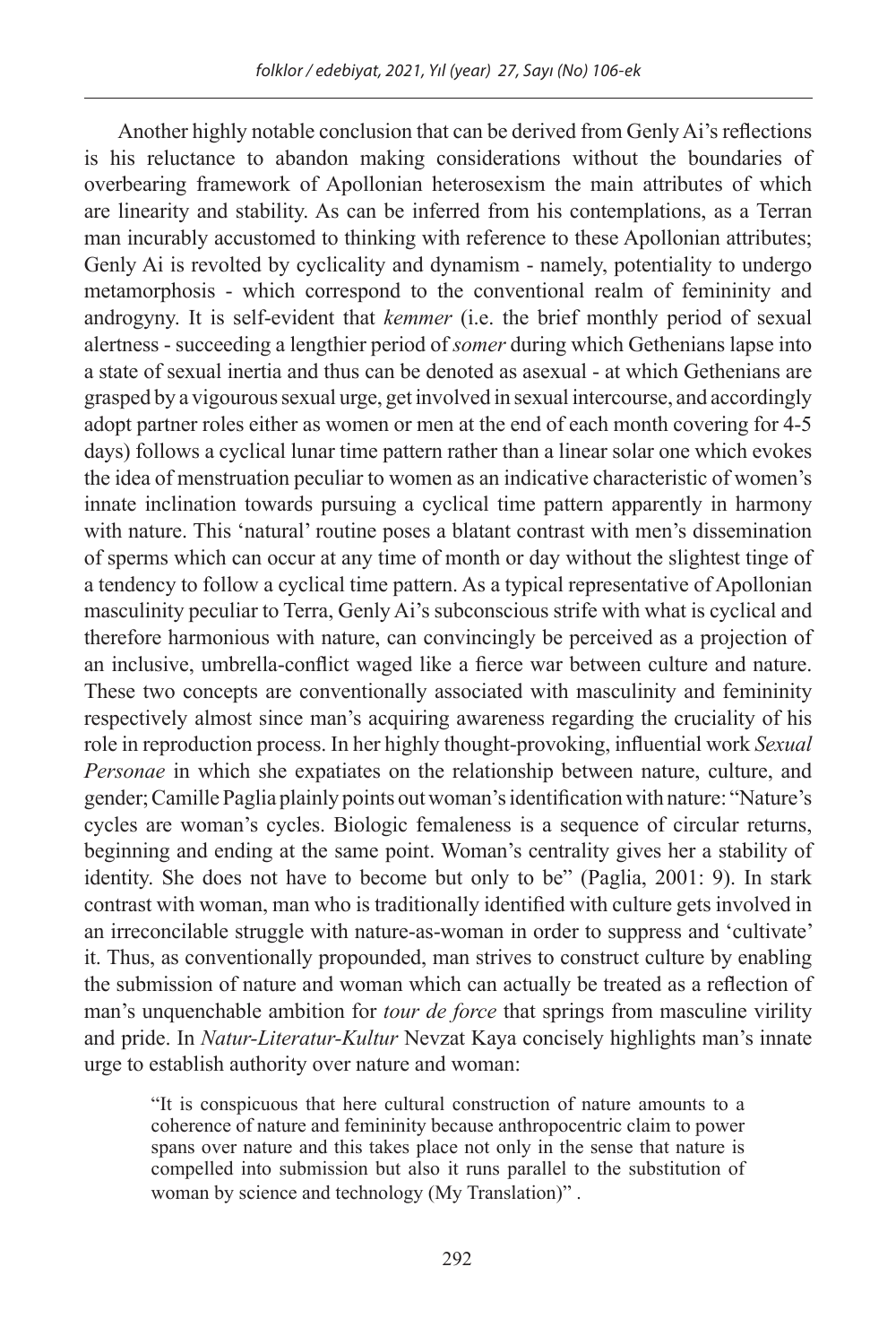Considered under the light of Kaya's argument above, the deficiency of a strong will for rapid scientific development as well as the prevalence of a relative technological retardedness on Gethen as observed by Genly Ai, as a Terran man prepossessed with rapid linear development at the expense of the submission as well as exploitation of nature, can be evaluated as an expected outcome of Gethenians' innate disposition as androgynous or rather, to be more precise, anti-heterosexist beings without unchanging, 'stagnant' gender roles. Check English. Namely, Gethenians' inclination towards being in congruity with nature manifests itself palpably in their lack of eagerness for rapid, linear technological development since being in coherence with nature requires process-orientedness rather than progress-orientedness. Accordingly, despite some indications of a tendency towards progress-orientedness in Orgoreyn in relation to Karhide- as rather negligible in comparison to Terra-, one can contend that processorientedness asserts itself as a dominant characteristic on Gethen by posing a stark contrast with excessive progress-orientedness of Terra.

Some other affirmative outcomes that emanate from the absence of clear-cut gender dichotomy and utter lack of a heterosexist discourse engrossing on individuals can be listed as the absence of militarism and nationalism engendered by a relentlessly intrusive patriarchal mindset which are actually nothing except displays of masculine virility and manly pride that are actually missing expressions on Gethen as epitomized in Estraven's disposition: "He (Estraven), after all, had no standards of manliness, of virility, to complicate his pride" (Le Guin, 1997: 187) On Gethen the closest expression that can be employed to equate Terran manly pride is *shifgrethor*, which roughly corresponds to a Gethenian's behavioural trait or instinct for preserving its selfesteem by avoiding a sense of embarrassment in its relationship with other Gethenians. Nevertheless, even *shifgrethor* can hardly be equated with Terran manly pride for the simple reason that there are no 'genuine' men in Terran terms both physiologically and psychologically on Gethen where "one is respected and judged only as a human being" (Le Guin, 1997: 86). Accordingly, although there may be some singular, exceptional physical strifes and scuffles which can amount to some relatively minor rehearsals of a battle in Terran terms, one can hardly come up with any convincing trace proving the existence of a full-fledged war on Gethen where the rate of armament - particularly in comparison to Terra – is meagre. In this respect, Tibe's desire to incite Karhideans into action by kindling the spark of war as a medium of mobilizing them can be deemed as an uncommon behaviour that can hardly be claimed to exert a palpable influence on the Gethenian folk. To express it succinctly, the lack of dualities leads to the elimination of war, too. The absence of ascribing any plausible justification to war which features the Gethenian mindset is most precisely encapsulated in Estraven's following statement condemning war as starkly inimical to civilization that must be avoided: ". . . primitiveness and civilization are degrees of the same thing. If civilization has an opposite, it is war" (Le Guin, 1997: 91).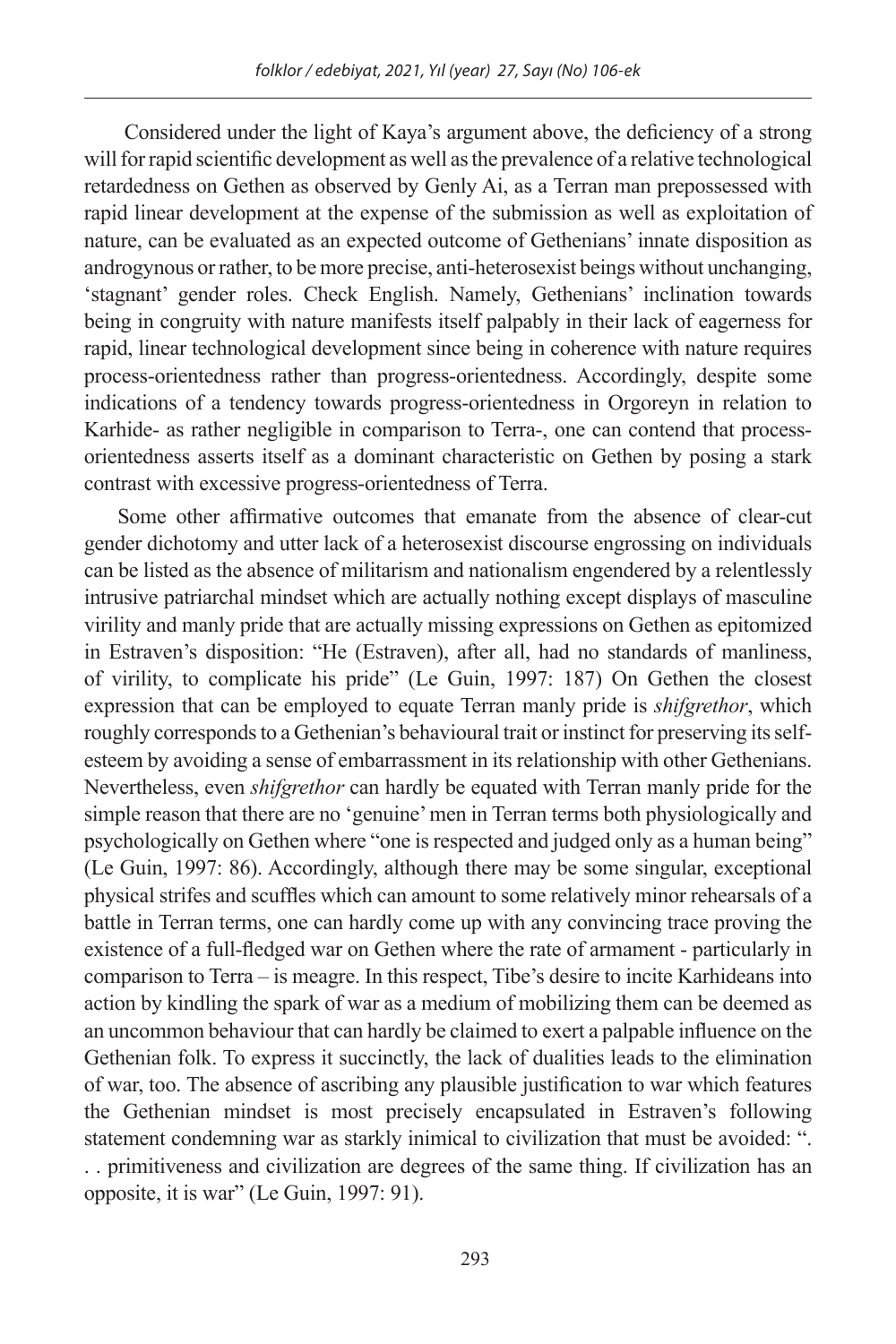The absence of militarism goes smoothly hand in hand with the lack of notion of nationalism on Gethen as distinctly exemplified in Estraven's remark dismissing nationalism as a repulsive, hostility-provoking concept: "What is love of one's country; is it hate of one's uncountry? Then it's not a good thing" (Le Guin, 1997: 181). As clearly outlined in this statement, Estraven as a Gethenian finds the notion of hostile duality embedded in nationalism detestable. Expectedly, Estraven's repulsion by the idea of nationalism is despised by Genly Ai as an average Terran accustomed to thinking with reference to dualities as he condemns Estraven's negatory assessment of nationalism as suggestive of its bereavement of the ability to conceive in abstract terms marked out by feminine compliance in a sexist manner: "There was in this attitude something feminine, a refusal of the abstract, the ideal, a submissiveness to the given, which rather displeased me" (Le Guin, 1997: 181-182).

Le Guin's denial of gender-based dualisms and the absence of clear-cutly chiselled heterosexual gender roles as key arguments constituting the gist of the Gethenian frame of mind -with a few singular exceptions that are not penetrating enough to refute it- as has been explored up to now converge at the encompassing abstractness diffused by the terms uncertainty and wholeness - standing for "change-in-the-form, transformation, ambiguity, metamorphosis" (My Translation) - which Genly Ai is not able to grasp at all as indicated in his wrongful judgement above about the absence of abstractness or rather abstraction on Gethen. In the novel the notion of uncertainty; most conspicuously communicated through the absence of clear-cut, stock sexualpartnership/gender roles; asserts itself as a central concept which "makes life possible" as emphasized by Faxe the Weaver: "The only thing that makes life possible is permanent, intolerable uncertainty: not knowing what comes next" (Le Guin, 1997: 66). The idea of uncertainty highlighting the sexual behaviour of individuals on Gethen is closely interlinked with the idea of wholeness - which "tries to restore theories, opinions and tenets split up into countless numbers of atoms in Apollonian manner to its 'original entirety' " (My Translation) - characterizing the clement, passivity-oriented Handdara religion without a regulating supreme instution, clergy, and set body of laws. In this respect, Handdara stands in stark contrast with dualism-oriented, sexism-provoking, monotheistic religions of Terra consolidating the reign of abhorrent patriarchy and aggressive alertness: " 'Well, in the Handdara . . . you know, there's no theory, no dogma. . . . Maybe they are less aware of the gap between men and beasts, being more occupied with the likenesses, the links, the whole of which living things are a part" (Le Guin, 1997: 199). Genly Ai articulates this stark contrast between wholeness and dualism ardently featuring Gethen and Terra respectively in his following remark: "Perhaps you are obsessed with wholeness as we are with dualism" (Le Guin, 1997: 199). The topic in which the principle of wholeness arguably manifests itself most concretely is the method for the rearing of children which operates on an arguably communist principle foregrounding the assertion that the whole society rather than the heterosexual parent-couple is responsible for the bringing up, tending and edification of children: "A quarter to a third of the adult urban population is engaged full time in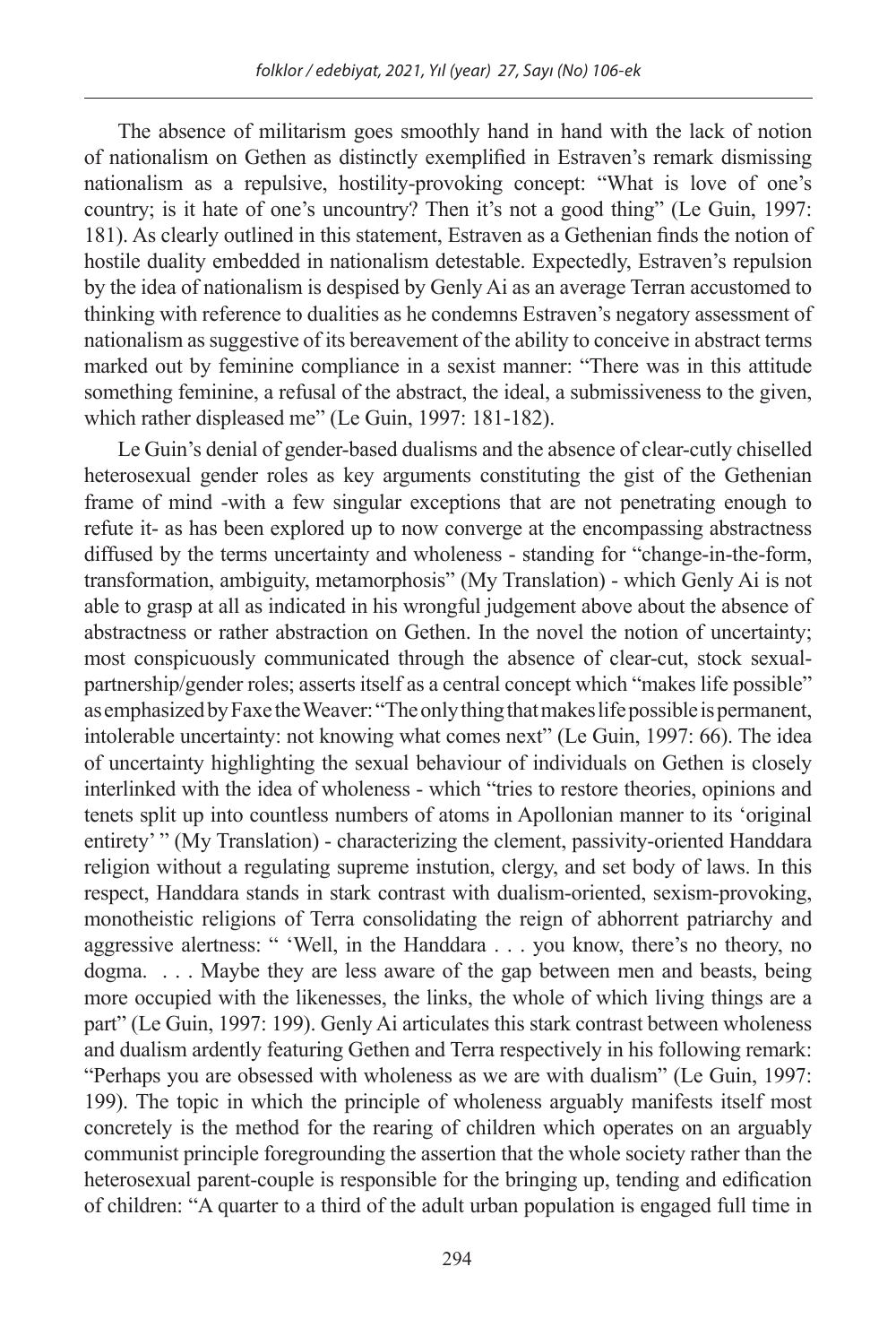the nurture and education of the children. Here the clan looked after its own; nobody and everybody was responsible for them" (Le Guin, 1997: 89).

### **Conclusion**

As is meant to be discussed and illustrated in this article, *The Left Hand of Darkness* as an exemplary novel epitomizing Le Guin's non-masculine, non-linear, non-development-obsessed, and non-duality-oriented stance merits enjoying a laudably unique status in science-fiction as well as utopian genre since she neatly, mildly, but at the same time resolutely, endeavours to inculcate her audience with an awareness concerning the incorrigible 'rottenness' entrenched in 'stinking', overtly sexist, aggression-prompting, dissociating, alienating, oppressive patriarchal mindset resting on the exacerbation of dualisms to perpetuate its detestable sovereignity by introducing a hardly conjecturable, inexpressible utopian realm where masculinity, linearity, overwhelming progress-orientedness, and duality as essential attributes of our Earth fade into oblivion and are supplanted by androgyny, cyclicality, process-orientedness, and wholeness respectively. Indeed, should one be expected to come up with a catchphrase to suit the main argument Le Guin communicates throughout her novel, the vanity of patriarchy would be a plausible suggestion. Then, a question would arise of its own accord: Of all epithets associable with patriarchy as represented in the novel, why vanity? For the simple reason that a major contingency vanity involves is the adoption of pretension for the sake of 'acquisition'. And what is the objective meant to be acquired, or to be more precise usurped, by patriarchy? The privilege for exertion of authority over the non-masculine. Relevantly; as illustrated in the novel and further outlined through accompanying references made to the cultural ontology of patriarchy in this article; whenever and wherever there is no stability in sexual identities, patriarchy's bid for the subjugation of the non-masculine on the basis of imposed gender roles is inconceivable- let alone be blatantly insolent.

#### **Endnotes**

- 1 "Recht dient dem Schutz der Macht des Starken, der 'Heiligkeit' der Ehe (in der) Frau und Kind sind Besitz des Mannes" (Kaya, 2000: 21).
- 2 "Nachkommen gehören zur Sippe des Vaters (männliche Erbfolge) . . . Kinder bleiben am Ort des Vaters. .. Ungehorsam(keit) gegen den Vater (als die) schwerste Schuld . . . Gehorsamkeit gegenüber Autorität und männlichem Gesetz . . . Dualistisch . . . Linear . . . Monotheistisch mit einem männlichen Gott, Bekämpfung anderer Religionen, absolutistisch . . . Gott (als) absoluter Herrscher" (Kaya, 2000: 21).
- 3 "Yin-Yang-Anschauung, die besagt, dass das männliche und weibliche Prinzip gleichberechtigt und gleich 'nötig' sind, dass Eines ohne das Andere sinnlos ist" (Kaya, 2000: 51).
- 4 "Es ist unübersehbar, dass hier das kulturelle Konstrukt von Natur auf eine Kongruenz von Natur und Weiblichkeit hinausläuft, denn der anthropozentrische Machtanspruch erstreckt sich über die Natur and das nicht nur im Sinne ihrer Unterwerfung, sie verläuft parallel zu der Ersetzung der Frau durch Wissen und Technik" (Kaya, 2005:16).
- 5 "Formveränderung, Verwandlung, Uneindeutigkeit, Metamorphose" (Kaya, 2000: 15).
- 6 "versucht, die in apollonischer Manier in unzählige Atome aufgespaltenen Theorien, Ansichten und Lehrsätze zu dem 'ursprünglichen Ganzen' zurückzuführen" (Kaya, 2000: 5).